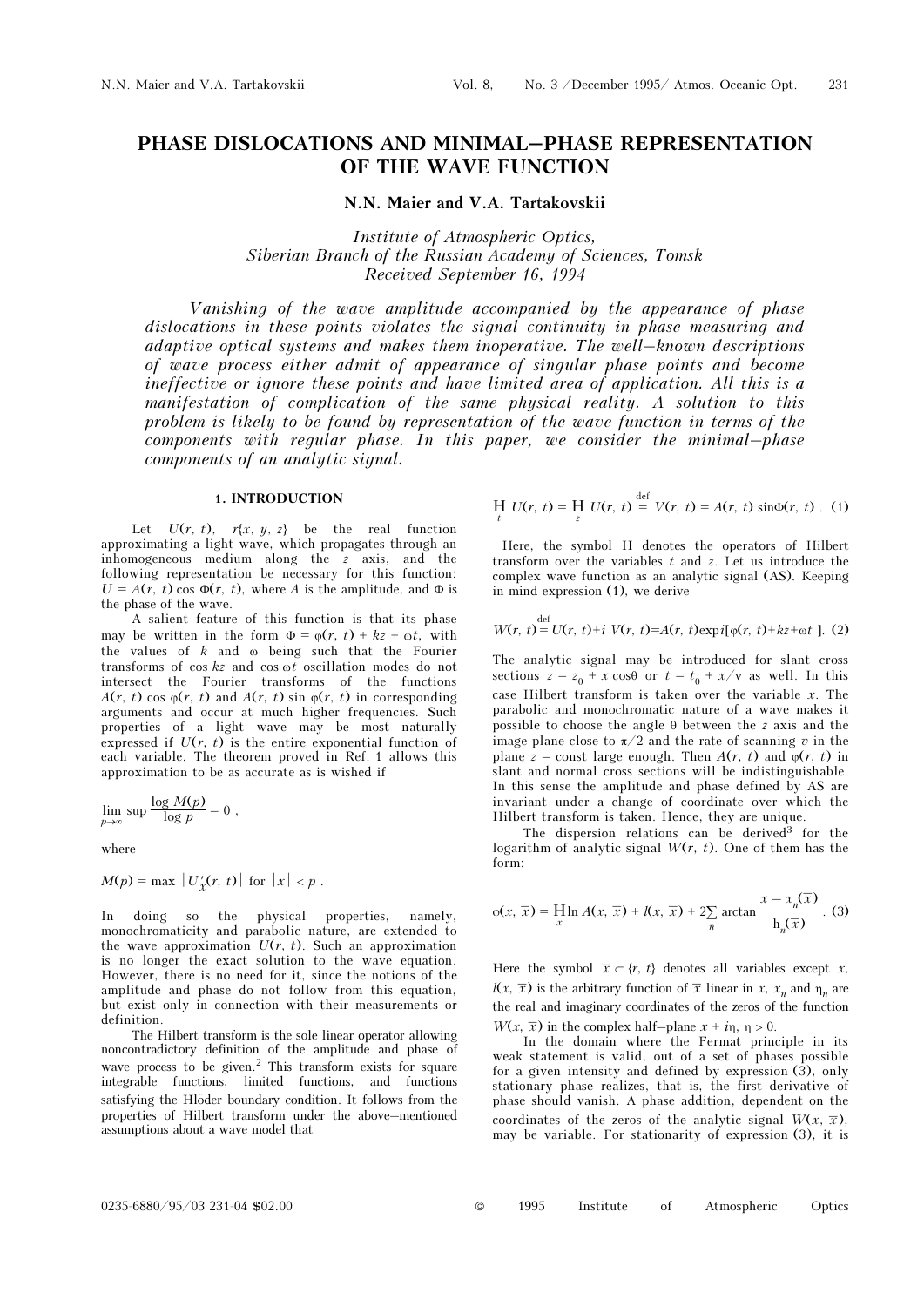essential that some nonidentical sets of the zeros of the function  $W(x + i\eta, \overline{x}_0)$ ,  $\eta > 0$ , yield the same phase. However, it is impossible in view of the uniqueness of the entire function representation by its zeros. Hence, the phase given by expression (3) is stationary if and only if there are no zeros in the upper half–plane.

It follows from the Weierstrass preliminary theorem (Ref. 4, p. 113) that in the domain in which an analytic function of complex variables is holomorphic, its zeros move along continual trajectories. Hence, the zeros of an entire function, before their appearance inside a domain, should appear on its boundary. In this case the line  $\overline{x} = \overline{x}_0$  is such a boundary; as it takes place, x may be changed for z or t.

What this means is vanishing of the field intensities precedes the appearance of runs–on of the phase that are different from linear functions and uncorrelated with the logarithm of the amplitude of the Hilbert transform. It is also well known that weak statement of the Fermat principle admits of presence of caustics (see Ref. 5, p. 809), with the domain of the first caustics being coincident with the origin of the region of strong fluctuations in the light wave intensity.<sup>6</sup>

It is evident from the foregoing that such a physical phenomenon as light wave propagation has fixed complexity threshold above which its representation contains singular points.

## 2. MODELING OF THE PHASE DISLOCATIONS OF THE WAVE FUNCTION

The appearance of phase dislocations of a light wave propagating through a randomly inhomogeneous medium was studied in quasimonochromatic and parabolic approximations. To this end, the known numerical model described in Refs. 7 and 8 was used. In this model, the method of splitting and fast Fourier transform by the Singleton algorithm were used for solving the wave equation. A wave and its angular spectrum were approximated by periodic functions entered in a computer in the form of two–dimensional matrices of their readings. Randomly inhomogeneous medium was modeled by the spectral power density of the field of refractive index of power–law type that is typical of the atmospheric turbulence. The propagation path was 6 km long, and the wavelength was 0.6328 μm. The magnitude of the wave fluctuations was characterized by Fried's coherence radius for both weak and strong intensity fluctuations.

As seen from Fig. 1a, the phase dislocations appear at the points where the intensity reaches its maximum. These points correspond to zeros of the wave function or AS. Near these points, the phase varies spirally. Along the whole length of boundaries between white and black fragments in Fig. 1b, between two points of dislocation formation, the phase surface undergoes discontinuity of  $\pm 2\pi$ . Such a discontinuity cannot be removed with the use of translations of surface fragments. The dichotomy of maximum and minimum contour lines of the interference pattern, and appearance and disappearance of interference bands occur at points of dislocations (Figs. 1c and  $d$ ). Contour lines of phase cosine and sine form a radial structure in the vicinity of dislocation points and converge to them (Figs.  $1e$  and  $f$ ).



FIG. 1. Wave phase dislocations and structures created by them. Crosses denote zeros of the intensity and corresponding points of phase dislocations: wave intensity (a); wave phase (b); interference pattern for unit amplitude and carrier wave perpendicular to horizontal coordinate axis (c); interference pattern for unit amplitude and carrier wave perpendicular to vertical coordinate axis (d); contour lines of phase sine (e); and, contour lines of phase cosine  $(f)$ .

We have performed numerical experiment to compare the behavior of wave–function scintillations and angular spectrum with the number of phase dislocations appearing with increase in turbulence intensity. The presence of dislocation was determined through calculation of phase gradient between neighbouring points arranged in a closed contour drawn around the point of phase function under analysis. Dislocation occurred if the phase gradient was  $\geq 2\pi$  or  $\leq -2\pi$ . The phase was calculated as inverse tangent of the ratio between imaginary and real components of the wave function. We normalized the number of dislocations to the ratio between the number of counts of calculational grid to the number of counts in a circle where a dislocation was determined. The wave scintillation index was calculated as a normalized variance of wave intensity, while the angular spectrum scintillation index was calculated as a normalized variance of the square of the modulus of its Fourier transform. We normalized the variances to the mean square of the corresponding parameter. Estimates of all three parameters under investigation were averaged over nine experiments.

Results of experiment are shown in Fig. 2. In the region of large Fried's coherence radii that corresponds to weak turbulence, the wave scintillation index varies linearly, dislocations are absent, and the angular spectrum scintillation index reaches maximum values. Saturation of the wave scintillation index and normalized number of dislocations at unity level takes place with increase in the turbulence intensity. The angular spectrum scintillation index saturates at unity level as well, but the dependence is reverse as compared with two other plots.

As one would expect, the dislocation number saturates since dislocation density cannot be greater than unity. However, it is interesting that maximum density of dislocations is achieved together with saturation of scintillation indices of a wave and its angular spectrum.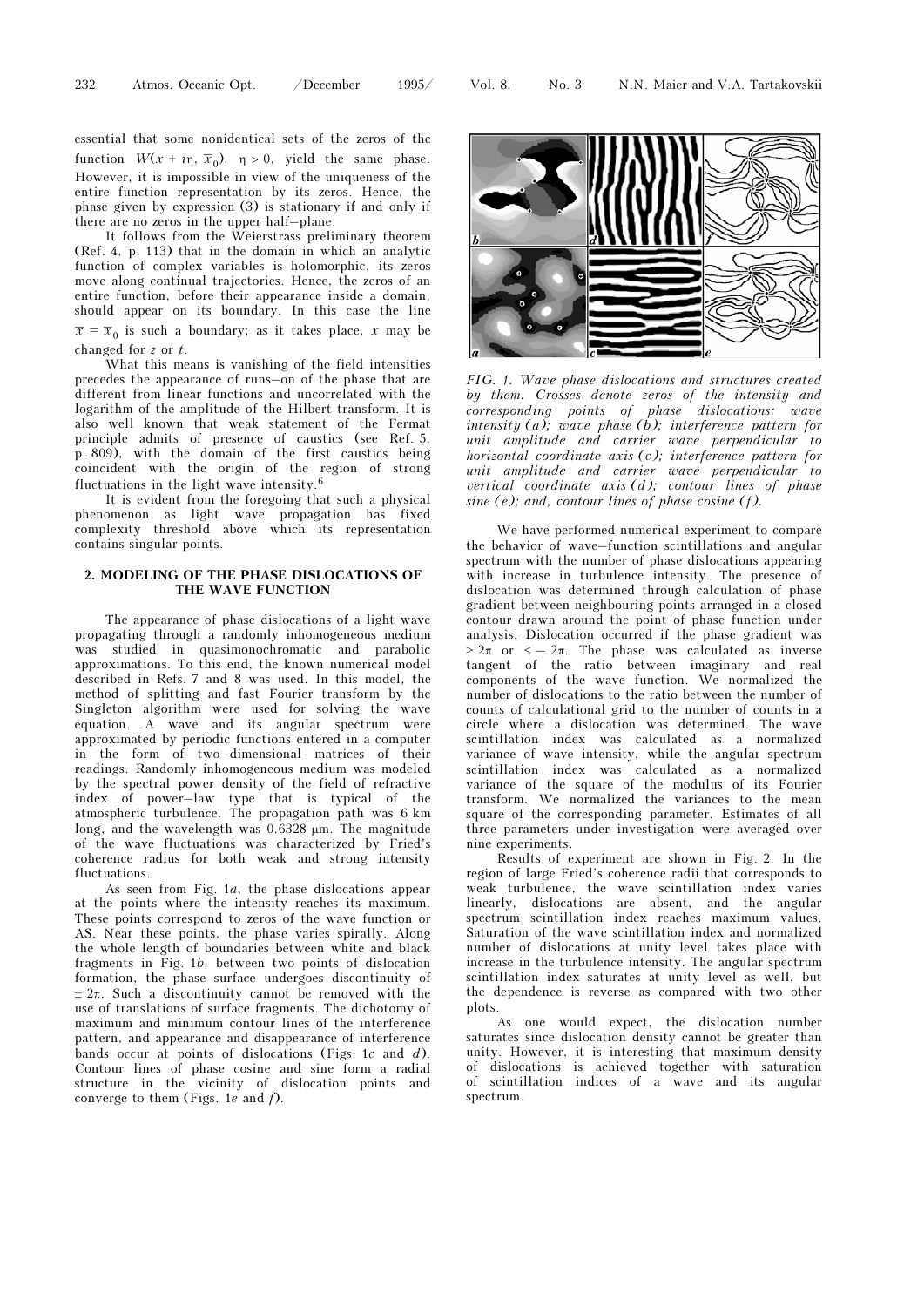

FIG. 2. Estimates of scintillation indices of wave and its angular spectrum and normalized number of wave phase dislocations. Standard deviations are indicated as confidence intervals. These deviations are not indicated if their values are less than point size.

It should be pointed out that the phase dislocations and, correspondingly, the zeros of the wave function appear when the wave scintillation index approaches unity, that is, at the origin of the region of strong fluctuations.

## 3. MINIMAL–PHASE COMPONENTS OF THE WAVE FUNCTION

Expression (3) relates the phase to the logarithm of the amplitude of the wave function or AS. However, the sum entering into the right–hand side of the expression hinders its use for determining the phase from the amplitude, since the location of zeros is usually unknown.

The principle question arises: has the function  $W(x, \overline{x})$  zeros in the complex half–plane of any variable, when the rest of variables take real values? It follows from the theorem proved in Ref. 3 (see p. 323) that when analytic signal  $W(x, \overline{x})$  is limited, all its zeros except, maybe, a zero–density set can lie within angles that are as small as is wished, near the real axis. Total absence of zeros in the complex half–plane is favorable to the Hilbert relation between the phase and logarithm of the amplitude, or, alternatively, zeros must be located far from the region of interest on the  $x$  axis so the sum in the right–hand side of expression (3) reduces to constant. This corresponds to the local validity of the Fermat principle, for example, in a paraxial region.

Rouche's theorem is most practical (see Ref. 4, p. 287). It follows from the theorem that if the wave function reduces to AS of both coordinates $9$  in the image plane and its zero order has the amplitude which is greater than the sum of the rest of components, this complex function has no zeros in the complex half–planes of both coordinates of the image plane. Needless to say that it has no real zeros as well. In this case, in accordance with expression (3), the phase is minimal and the wave function is minimal–phase one.

If the modulus of the angular spectrum of the wave function has a pronounced global maximum, then this function may be represented in terms of four minimal– phase components. To this end, we must locate the global maximum at the origin of coordinates. Then each quadrant of spectral plane with the origin of coordinates will contain two–dimensional minimal–phase AS.

The amplitude of global maximum in the angular spectrum can be enhanced due to wave focusing and apodization as well as due to amplification of the zero order of the angular spectrum (Fig. 3) or suppression of its higher orders.



FIG. 3. Phase dislocation suppression due to amplification of the zero order of a wave. Standard deviations are indicated as confidence intervals. These deviations are not indicated if their values are less than point size. Zero abscissas correspond to the case in which the zero order was not changed.

Minimal–phase properties of the wave functions obtained by this way provide a possibility for inversion of transforms of the initial wave.

As is seen from behavior of curves in Fig. 3, the energy of zero order is bound to be specified times larger than the energy of the rest portion of wave, in order that the dislocations disappear and the wave becomes minimal–phase one. This amount of increase does not depend on the intensity of wave fluctuations and the initial number of dislocations.

### ACKNOWLEDGMENTS

The authors would like to acknowledge N.N. Botygina and B.V. Fortes for their assistance and helpful discussions.

This work was supported in part by Russian Fundamental Research Foundation Grant No. 94002– 03027–a.

#### **REFERENCES**

1. M.V. Keldysh, Dokl. Akad. Nauk SSSR 47, No. 4, 243– 245 (1945).

2. D.E. Vakman and L.A. Vainshtein, Usp. Fiz. Nauk 123, No. 4, 657–682 (1977).